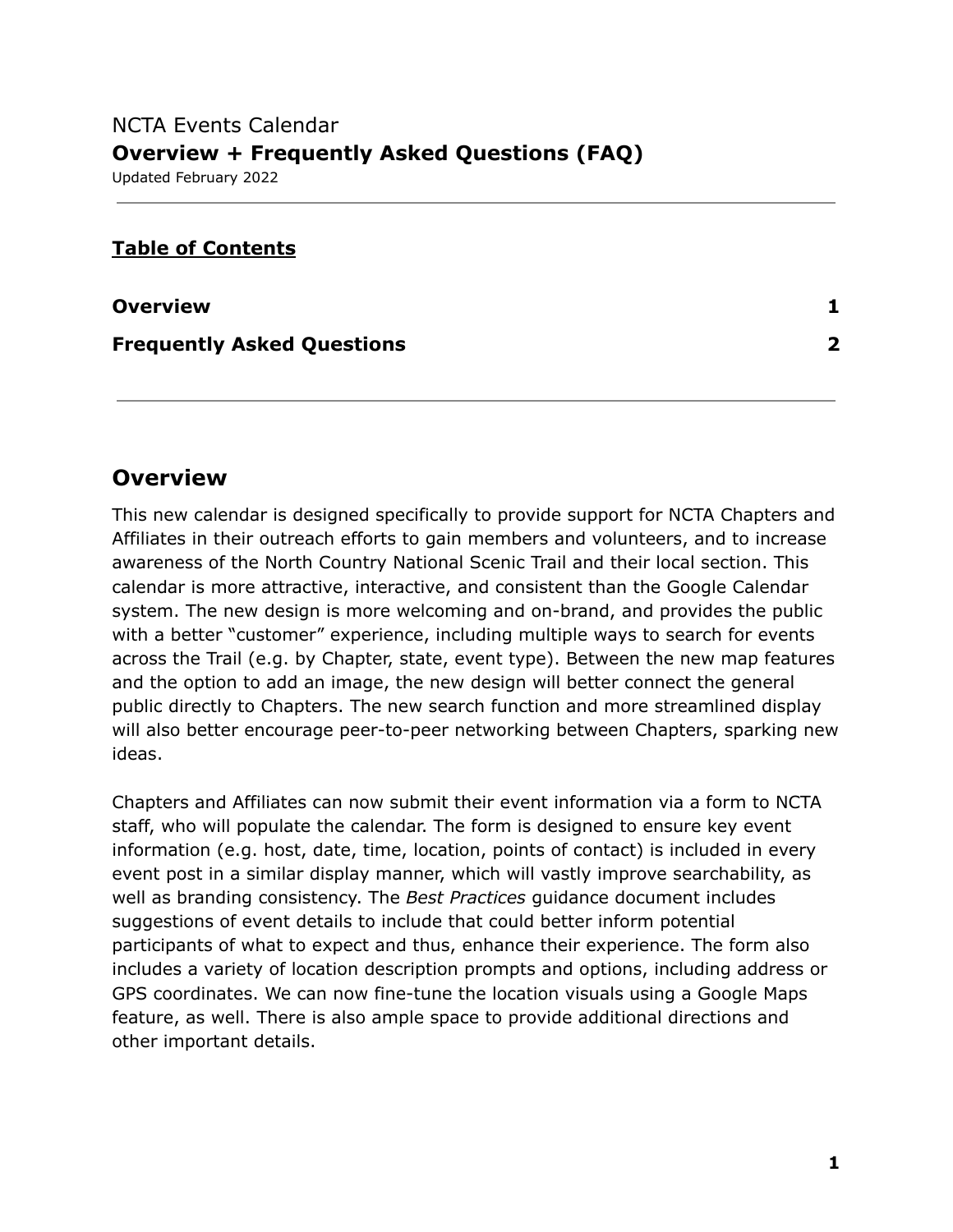The NCTA will widely promote this calendar across all communications channels, from social media and email (e.g. the Blue Blaze Bulletin; member, donor, and Hike 100 participant communications, etc.) to the *North Star* and other printed promotional materials. Chapters and Affiliates are also encouraged to share the URL as they see fit: **[northcountrytrail.org/events](https://northcountrytrail.org/events/)**.

# <span id="page-1-0"></span>**Frequently Asked Questions**

## **● What kind of events will this calendar display?**

This calendar is intended to promote events hosted and/or attended by NCTA Chapters, Affiliates, and staff, and National Park Service staff representing the North Country National Scenic Trail. Event types include hikes, meetings, trainings, trail projects/workdays, \*tabled events, festivals, and more.

\*The calendar displays five event categories: Hike, Meeting, Trail Project, Training, and Other. "Other" is meant to capture tabled events, festivals, or other gatherings that wouldn't fit the rest of the categories as listed.

#### **● How do I get my events on the calendar?**

An online form is available at

**[northcountrytrail.org/event-submission-form](https://northcountrytrail.org/event-submission-form/)**. You could bookmark this web page, or access it anytime through **northcountrytrail.org**. (See the **Events** tab in the main navigation menu.)



Submit one form entry per event. You may submit multiple form entries (for multiple events). Allow 3-5 business days for the calendar to be populated with your submission(s), as NCTA staff maintain this calendar during the typical workweek: Monday through Friday, 8:00 a.m. to 5:00 p.m. (ET). For urgent announcements, it is recommended you utilize social media and/or email to inform participants or potential attendees.

#### **● Who can submit events via the form?**

This calendar is intended to promote events hosted and/or attended by NCTA Chapters, Affiliates, and staff, and National Park Service staff representing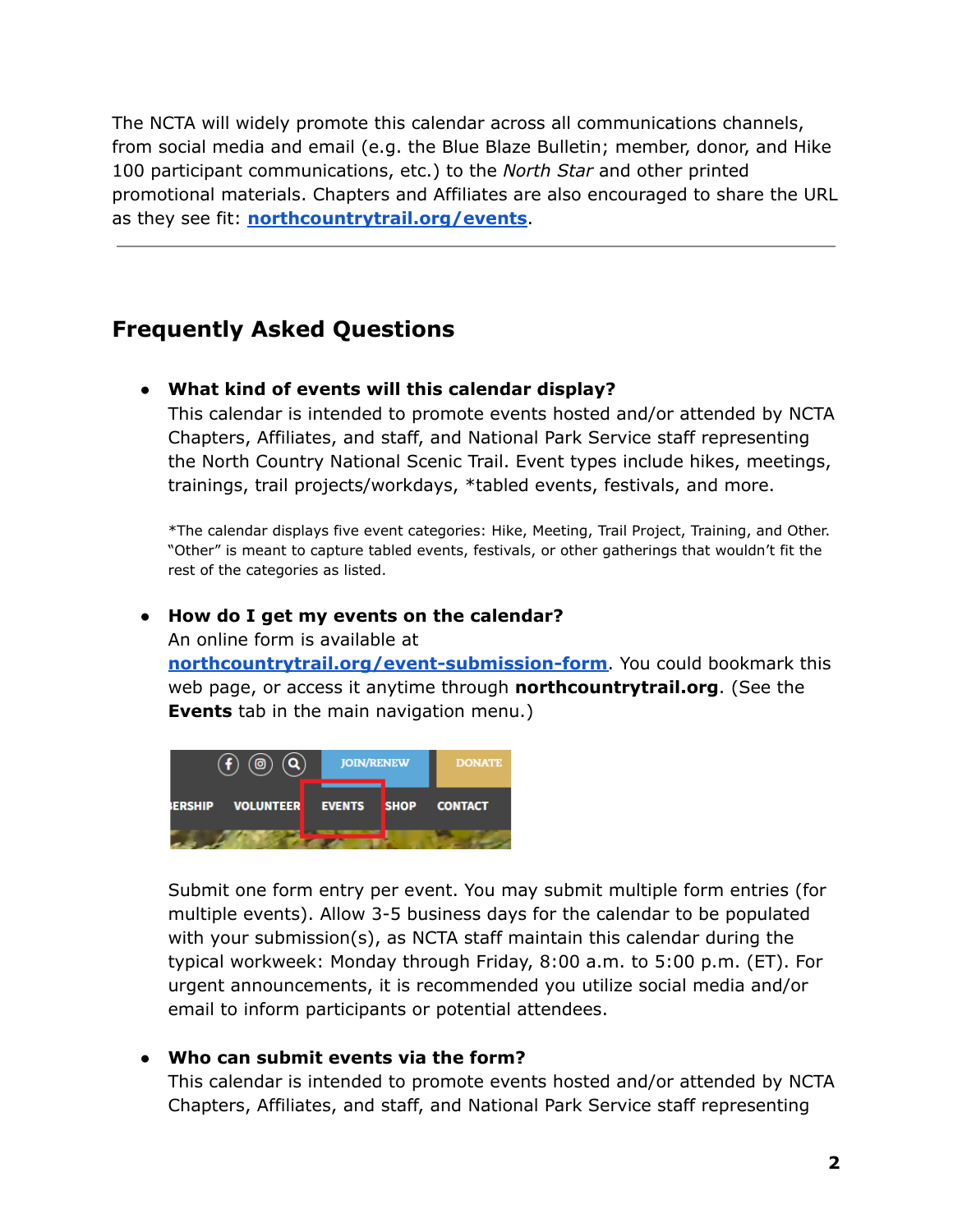the North Country National Scenic Trail. Any representative of those may utilize the Event [Submission](http://northcountrytrail.org/event-submission-form) Form.

## **● Who can post events to the calendar?**

NCTA staff will populate the calendar using information from Event Submission Form entries.

## **● Once I submit the form, how long will it take for my event to appear on the calendar?**

While some events may be published same-day, allow 3-5 business days for the calendar to be populated with your submission(s), as NCTA staff maintain this calendar during the typical workweek: Monday through Friday, 8:00 a.m. to 5:00 p.m. (ET). For urgent updates or announcements, it is recommended you still attempt to email NCTA staff and use **"Urgent Calendar Notice"** in the subject line. It is also recommended you utilize social media and/or email to inform participants or potential attendees, especially if urgent updates or announcements occur over a weekend or holiday, when NCTA staff are unable to update the calendar on the website.

## **● What happens if my event is postponed or canceled?**

Email **[events@northcountrytrail.org](mailto:events@northcountrytrail.org)** as soon as possible. Indicate if you would like the event fully removed from the calendar, or altered to include "POSTPONED" or "CANCELED" in the title. (Marking it as "POSTPONED" or "CANCELED" could be a helpful solution to a recurring event like a monthly Chapter meeting, so the public can see it's usually something recurring.) It would also be helpful for events that might require an RSVP, or for events that required heavy logistical planning on the participants' part (e.g. backcountry workdays).

NCTA staff maintain this calendar during the typical workweek: Monday through Friday, 8:00 a.m. to 5:00 p.m. (ET). Alteration requests made on weekends or outside of business hours may not be addressed until the next business day. For sudden cancellations, it is recommended you utilize social media or email to inform event participants.

#### **● How do I edit my event once it's been published?**

Any event details, from the time/date to the location to the event description, can be altered by emailing **[events@northcountrytrail.org](mailto:events@northcountrytrail.org)** and detailing your requested changes. While some changes may occur same-day, allow 3-5 business days for the calendar to be populated with your requested changes, as NCTA staff maintain this calendar during the typical workweek: Monday through Friday, 8:00 a.m. to 5:00 p.m. (ET). For urgent updates, it is